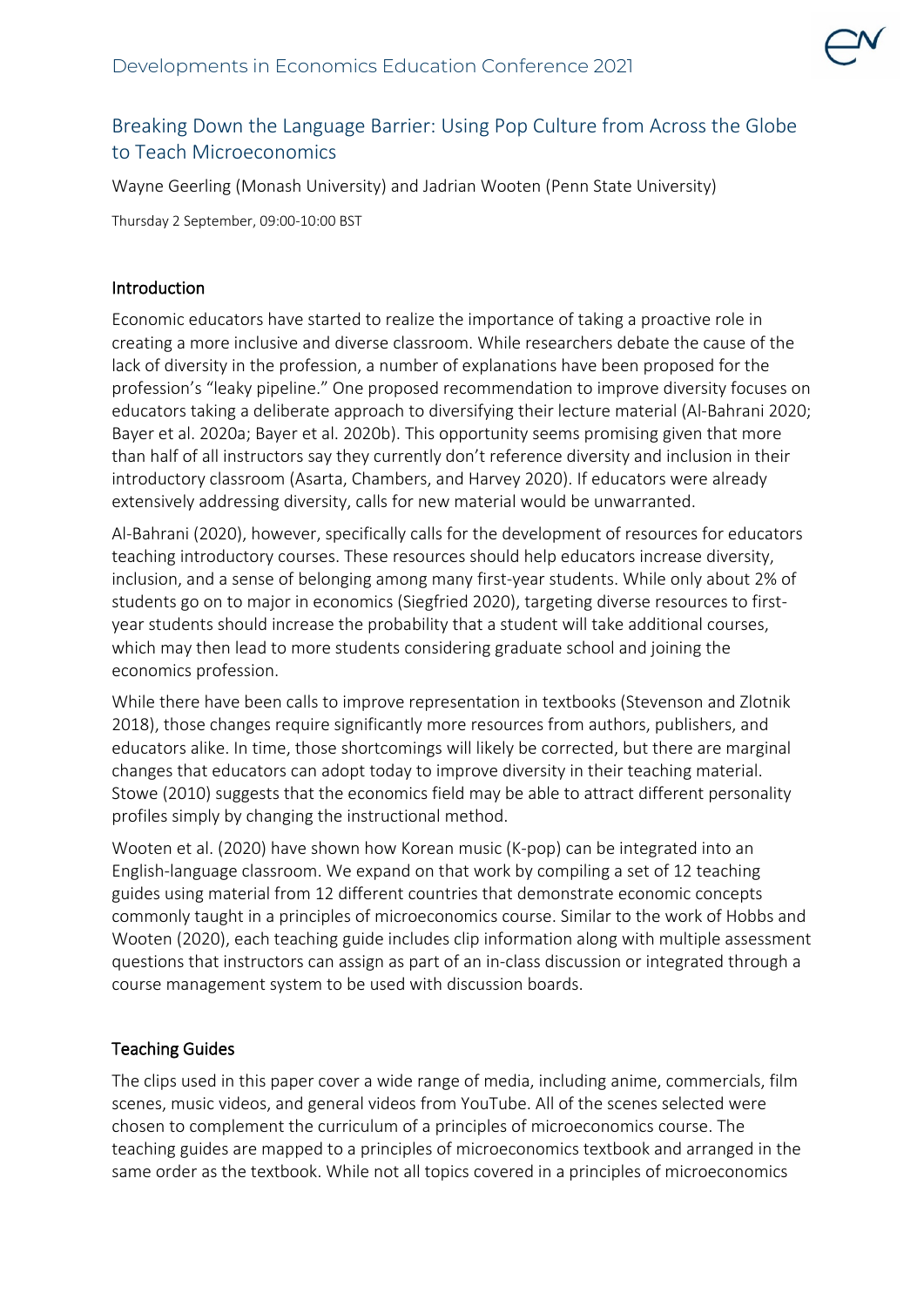text have an accompanying teaching guide below, we cover many of the major chapters. To emphasise the truly global nature of the project, we decided to use media that are recorded in 11 different languages, one for each lesson plan.

We should emphasise that we are not expecting educators to use every single guide in a one semester course. Each of the teaching guides are brief enough, so that they could be added to a course and only require 10 to 15 minutes of class time. These teaching guides are an opportunity for educators to make a marginal change to their course. Interested instructors need not restructure their entire course around these guides, but rather make incremental adjustments to their existing pedagogical approach. The progression towards using more foreign-language clips in the classroom should be a gradual decision based on marginal analysis.

## **Conclusion**

Providing more diverse content that is inclusive is vital if the economics profession wishes to broaden student interest in the subject. Given that 25 per cent of university students in America report that English is not their first language, the use of culturally and linguisticallyinclusive media, which has been shown to increase student engagement, is paramount. We provide 11 lesson plans designed to minimize the transaction costs for economic educators wishing to implement this novel approach. It is our hope that, with time, broadly diverse and inclusive media will be ubiquitous when students are introduced to economics.

### References

Al-Bahrani, A. (2020). Classroom Management and Student Interaction Interventions: Fostering Diversity, Inclusion, and Belonging in Undergraduate Economics. *SSRN Working Paper #3644803* http://dx.doi.org/10.2139/ssrn.3644803

Asarta, C., Chambers, R., and Harter, C. (2020). Teaching methods in undergraduate introductory economics courses: Results from a sixth national quinquennial survey. *The American Economist*, 66(1): 18-28.

Bayer, A., Bhanot, S., Bronchetti, E., and O'Connell. S. (2020a). Diagnosing the learning environment for diverse students in introductory economics: An analysis of relevance, belonging, and growth mindsets. *AEA Papers and Proceedings*, 110: 294–298.

Bayer, A., Bruich, G., Chetty, R., and Housiaux, A. (2020b). Expanding and diversifying the pool of undergraduates who study economics: Insights from a new introductory course at Harvard. *The Journal of Economic Education*, 51(3-4): 364-379.

Hobbs, K. and Wooten, J. (2020). Teaching principles of microeconomics with the economics media library, *Applied Economics Teaching Resources*, in press.

Siegfried, J. (2020). Trends in undergraduate economics degrees, 2001–2019. *The Journal of Economic Education*, 51(3-4): 359-363.

Stevenson, B., and Zlotnik, H. (2018). Representations of men and women in introductory economics textbooks. *AEA Papers and Proceedings,* 108: 180-185.